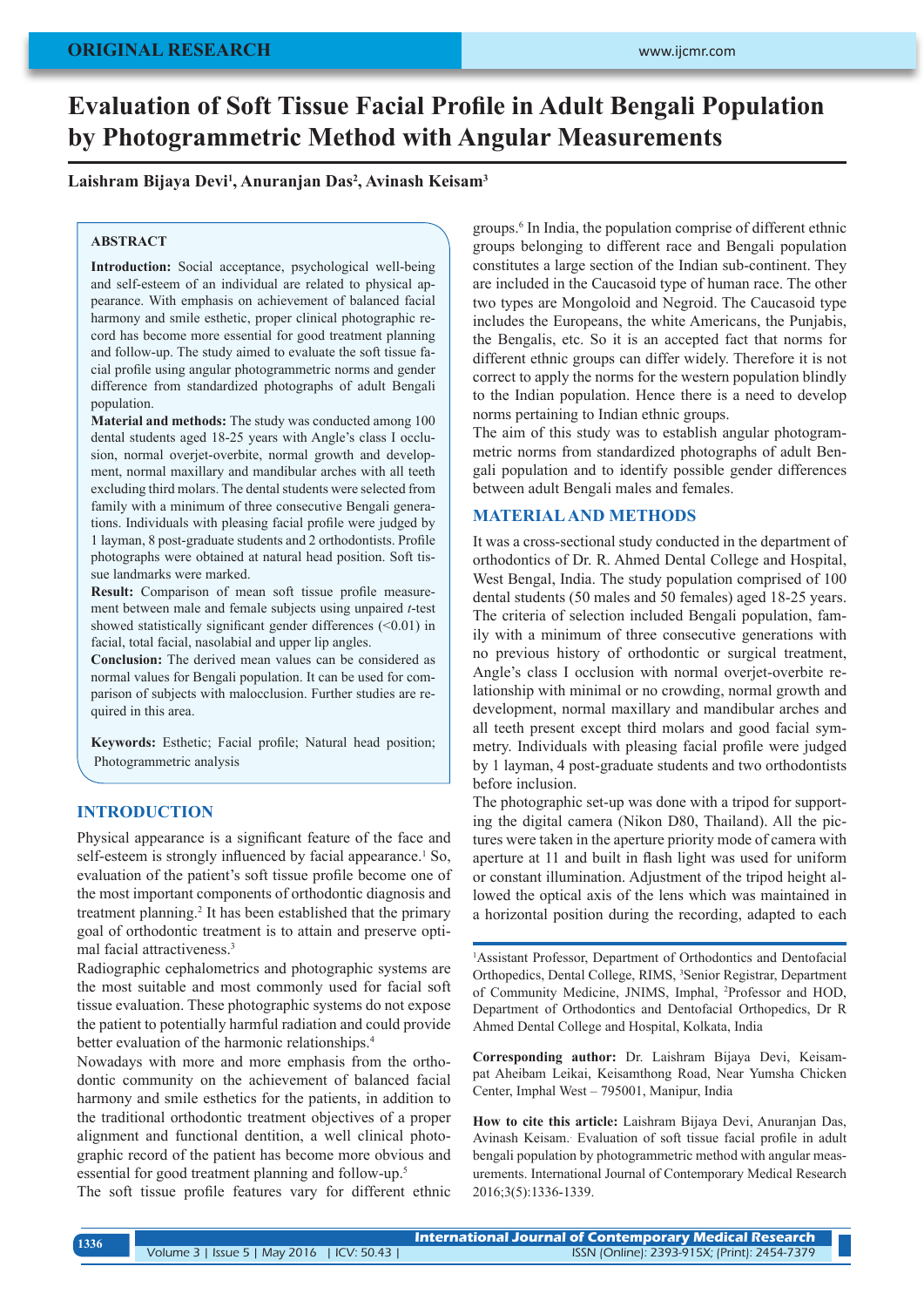subjects' body height. In a standing position, each subject was asked to relax with both the arms hanging freely beside the trunk. The camera to the subject distance was maintained at a constant distance of 5 feet for all the subjects. The subject was asked to look at an object at his or her eye level. Then the subject was asked to keep the lips in relaxed position so that the right-side profile record was taken in Natural Head Position (NHP). The same procedure was repeated for every subject. The subject`s forehead, neck and ear were clearly visible and their lips were in repose.

The width was kept 6 inch and height at 8 inch for all photographs. Computerized printout of all photographs was taken out. Tracing was done using 0.003-inch acetate matte tracing paper and 3H hard lead pencil. Soft tissue landmarks were marked and angular photogrammetric analysis was carried out.

The landmarks used for the study are given in figure 1. Angular parameters used are given in figure 2.

### **STATISTICAL ANALYSIS**

Data entry and analyses was done using the Statistical Package for Social Sciences (SPSS) for Windows software version 21.0. Descriptive statistics such as mean and standard deviation (SD) were used. The p-value less than 0.01 will be treated as significant. Unpaired *t*-test was done for comparison between male subjects and female subjects.

#### **RESULTS**

Descriptive statistics data including mean and the result of the Student's *t*-test for male and female Bengali photogrammetric angular measurements are shown in Table 1.

The nasolabial (Cm-Sn-Ls), mentolabial (Li-Sn-Pg) and nasomental (N-Prn/N-Pg) angles were larger in Bengali males when compared to those of females. The facial (G-Sn-Pg), total facial (N-Prn-Pg), nasofrontal (G-N-Nd), nose tip (N-Prn-Cm) and upper lip (Sn-Ls/Sn-Pg) angles were larger in Bengali females than those of males. The projection of upper lip to chin angle (N-Pg/N-Ls) was slightly larger in males  $(8.610°)$  than in females  $(8.092°)$ , whereas the projection of lower lip to chin angle (N-Pg/N-Li) was slightly larger in females (3.938°) than in males (3.828°). Statistically significant gender differences were present in four angles such as facial (G-Sn-Pg;  $p = 0.0001$ , total facial (N-Prn-Pg;  $p = 0.0012$ , nasolabial (Cm-Sn-Ls;  $p = 0.0077$  and upper lip (Sn-Ls/Sn-Pg;  $p = 0.008$ ) angles. The nasofrontal (G-N-Nd;  $p = 2.507$ ), mentolabial (Li-Sm-Pg;  $p = 0.459$ ), projection of upper lip to chin (N-Pg/N-Ls;  $p = 0.182$ ), projection of lower lip to chin (N-Pg/N-Li;  $p = 0.771$ ), nose tip (N-Prn-Cm;  $p = 0.139$ ) and nasomental (N-Prn/N-Pg;  $p = 1.372$ ) angles showed no statistically significant gender differences.

Figure 3 represents the chart for comparison of mean soft tissue parameters between male and female subjects.

#### **DISCUSSION**

The thickness of soft tissue is variable over different parts of facial skeleton. However, correlation of hard tissues to normal values need not always bring about the improvement in the facial esthetics. Soft tissue appearance is only partially dependent on underlying skeletal structure. To this end, a lateral cephalometric radiograph is probably the most valuable



**Figure-1:** Profile photograph of female.The soft tissue landmarks used for the study: glabella (G), nasion (N), nasal dorsum (Nd), pronasal (Prn), columella (Cm), subnasal (Sn), labial superior (Ls), labial inferior (Li), supramental (Sm), pogonion (Pg).



**Figure-2:** Angular measurements: G-Sn-Pg, N-Prn-Pg, G-N-Nd, N-Prn-Cm, N-Prn/N-Pg, Sn-Ls/Sn-Pg, Cm-Sn-Ls, Li-Sm-Pg, N-Pg/N-Ls, N-Pg/N-Li.

| Parameter                                                                                           | Male    | Female  | p-Value | <b>Significance</b> |
|-----------------------------------------------------------------------------------------------------|---------|---------|---------|---------------------|
| $G-Sn-Pg$                                                                                           | 165.138 | 168.52  | 0.0001  | *                   |
| $N-Prn-Pg$                                                                                          | 128.502 | 130.552 | 0.0012  | $\ast$              |
| $G-N-Nd$                                                                                            | 128.06  | 139.568 | 2.507   | <b>NS</b>           |
| $Cm-Sn-Ls$                                                                                          | 107.39  | 100.882 | 0.0077  | $\ast$              |
| $Li-Sm-Pg$                                                                                          | 124.85  | 123.064 | 0.4593  | <b>NS</b>           |
| $N-Pg/N-LS$                                                                                         | 8.61    | 8.092   | 0.1821  | <b>NS</b>           |
| N-Pg/N-Li                                                                                           | 3.828   | 3.938   | 0.7715  | <b>NS</b>           |
| $N-Prn-Cm$                                                                                          | 113.532 | 114.762 | 0.1394  | <b>NS</b>           |
| $N-Prn/N-Pg$                                                                                        | 32.604  | 29.534  | 1.372   | <b>NS</b>           |
| $Sn-Ls/Sn-Pg$                                                                                       | 12.846  | 16.528  | 0.008   | $\ast$              |
| * - Statistically significant; NS - Statistically not significant                                   |         |         |         |                     |
| Table-1: Mean soft tissue profile measurements and compari-<br>son between male and female subjects |         |         |         |                     |

diagnostic tool available. In this context, photogrammetric analysis was brought for soft tissue assessment as a photograph picturizes how a face actually looks.7,8

The study was based on the photographs of aesthetically pleasing and balanced soft tissue profiles. Standardized photogrammetric records taken in NHP were used for analysis.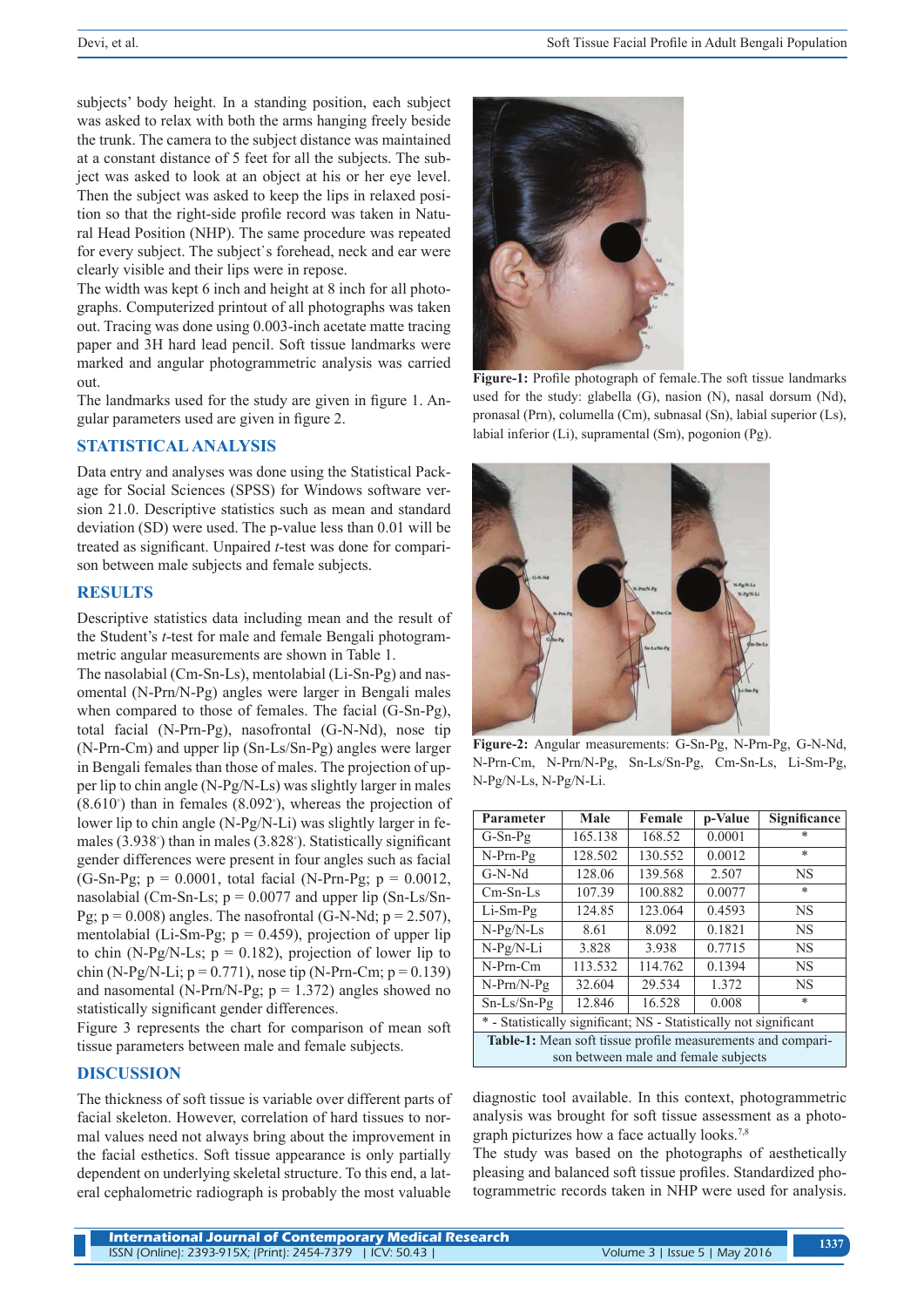

**Figure-3:** Comparison of Mean Soft Tissue Parameters between Males and Females

Several studies have also been performed based on the records taken in NHP.9-12

In the study, the value for the facial angle (G–Sn–Pg) for Bengali males (165.1  $\pm$  3.3<sup>°</sup>) and females (168.1  $\pm$  4.1<sup>°</sup>) showed statistically significant gender difference (p=0.0001).The previous studies by Riveiro PF et al<sup>11,12</sup> $\text{( males = 168.2°)}$ females = 167.0<sup>°</sup>), Milosevic SA et al<sup>1</sup>(males = 168.78<sup>°</sup>; females =  $169.05^{\circ}$ ), Malkoc S et al<sup>2</sup> (males =  $170.60^{\circ}$ ; females  $= 168.78°$ ) and Arnett and Bergman<sup>9,10</sup> (males  $= 169.4°$  and females = 169.3◦ ) showed no significant gender difference.

In the study, total facial angle (N-Prn-Pg) for males (128.50<sup>°</sup>) and females (130.55◦ ) showed statistically significant gender difference ( $p = 0.0012$ ). Riveiro PF et al<sup>11,12</sup> found no significant gender difference (males =  $139.9^\circ$ ; females =  $139.2^\circ$ ). Milosevic SA et al<sup>1</sup> (males =  $130.47^{\circ}$ ; females =  $130.19^{\circ}$ ) and Malkoc S et al<sup>2</sup> (males =  $142.35^{\circ}$ ; females =  $142.57^{\circ}$ ) also found no significant gender difference.

In the study, the nasofrontal angle (G-N-Nd) was 128.06◦ for males and 139.56◦ for females with no statistical significant gender difference. However, Riveiro PF et al<sup>11,12</sup> found gender difference (males =  $138.57^\circ$ ; females =  $141.98^\circ$ ). Milosevic SA et al<sup>1</sup> also found gender difference (Caucasian males  $= 136.38^{\circ}$ ; females  $= 139.11^{\circ}$ ). Malkoc S et al<sup>2</sup> found no significant gender difference (Turkish males = 146.03◦ ; females = 148.61◦ ) supporting the present study.

In the study, the nasolabial angle  $(Cm-Sn-Ls)$  for males  $=$  $107.39^\circ$ ; females =  $100.88^\circ$ ) showed statistically significant gender difference in agreement with the findings of previous study by Milosevic SA et al.<sup>1</sup> They found the nasolabial angle as the most significant angular variable between the genders (Croatian males =  $105.42°$  and females =  $109.39°$ ). Malkoc S et al<sup>2</sup> also found this angle with large variations between males and females (Turkish males = 101.09◦ ; females = 102.94◦ ). This should be interpreted with caution.<sup>2</sup> According to Bergman<sup>3</sup>, this angle should be  $102 \pm 8^\circ$  for every indicated orthodontic or surgical correction. This is useful for assessing the upper lip position and used as a part of extraction decision.<sup>3</sup> Burstone<sup>15</sup> reported a nasolabial angle of 74  $\pm 8^{\circ}$  in a Caucasian adolescent sample with a normal facial appearance. Riveiro PF et al $11,12$  found no gender difference  $(males = 137.6°; females = 134.5°).$ 

In this study, the mentolabial angle (Li-Sm-Pg) was found

no significant gender difference (males = 124.8◦ ; females  $= 123.06^{\circ}$ ). According to Bergman<sup>3</sup>, in Class II and vertical maxillary deficiency cases, a more pronounced mentolabial angle can be observed. This angle tends to be more when the lower incisors are uprighted<sup>3</sup> In a study by S. Anic-Milosevic et al.<sup>1</sup> in Croatian sample, there was a great gender difference for this angle (males =  $129.6^\circ$ ; females =  $134.50^\circ$ ). In a study of Turkish adults, Malkoc S et al<sup>2</sup> also found significant gender difference (males =  $130.19^{\circ}$ ; females =  $137.19^{\circ}$ ). These results differ from those of Riveiro PF et  $al<sup>11</sup>$  in agreement with the present study. Lines et  $al<sup>13</sup>$  in a study of silhouettes reported that deeper mentolabial sulci were preferred in males and it ranged between 120 and 130 degrees.

The study showed no statistical significant gender difference on projection of upper lip to chin angle (N-Pg/N-Ls =  $8.61^\circ$ ) for males; 8.09◦ for females). Similar finding was also observed by Milosevic SA et al<sup>1</sup> in their study in Caucasian population. Arnett et al<sup>14</sup> measured this angle from subnasal to upper lip and found that this angle was another angle that reflected the position of upper incisors and the thickness of the soft tissue overlying these teeth.

The projection of lower lip to chin angle (N-Pg/N-Li) in the present study was  $3.8 \pm 1.8^\circ$  in males and  $3.9 \pm 1.9^\circ$  in females. The angle was found with no gender difference. This finding showed in agreement with Milosevic SA et al<sup>1</sup> where mean value was  $3.27 \pm 1.7$ ° for males and  $3.6 \pm 1.4$ ° for females with no gender difference among Caucasian population.

The nose tip angle (N-Prn-Cm) in the present study was found having no significant gender difference (males =  $113.53 \pm 4.4$ <sup>°</sup>; females =  $114.76 \pm 3.7$ <sup>°</sup>). Milosevic SA et al.<sup>1</sup> in Caucasian population with good soft tissue profile found gender diamorphism (p<0.001; 79.85  $\pm$  6.36 $\degree$  for male; 84.1  $\pm$  5.2 $\degree$  for female). According to Lines et al<sup>13</sup> in silhouette profiles, it is most acceptable between 60-80◦ in agreement with Milosevic SA et al, but it is lower than those of Bengali subjects.

In this study, the nasomental angle (N–Prn/N–Pg) showed no significant gender difference (males =  $32.6 \pm 4.2$ °; females =  $29.5 \pm 2^{\circ}$ ). Milosevic SA et al<sup>1</sup> stated no gender differences  $(males = 29.5 \pm 2.5^\circ; females = 30.4 \pm 2.4^\circ)$  supporting the present study. According to Lines et al<sup>13</sup> this angle showed